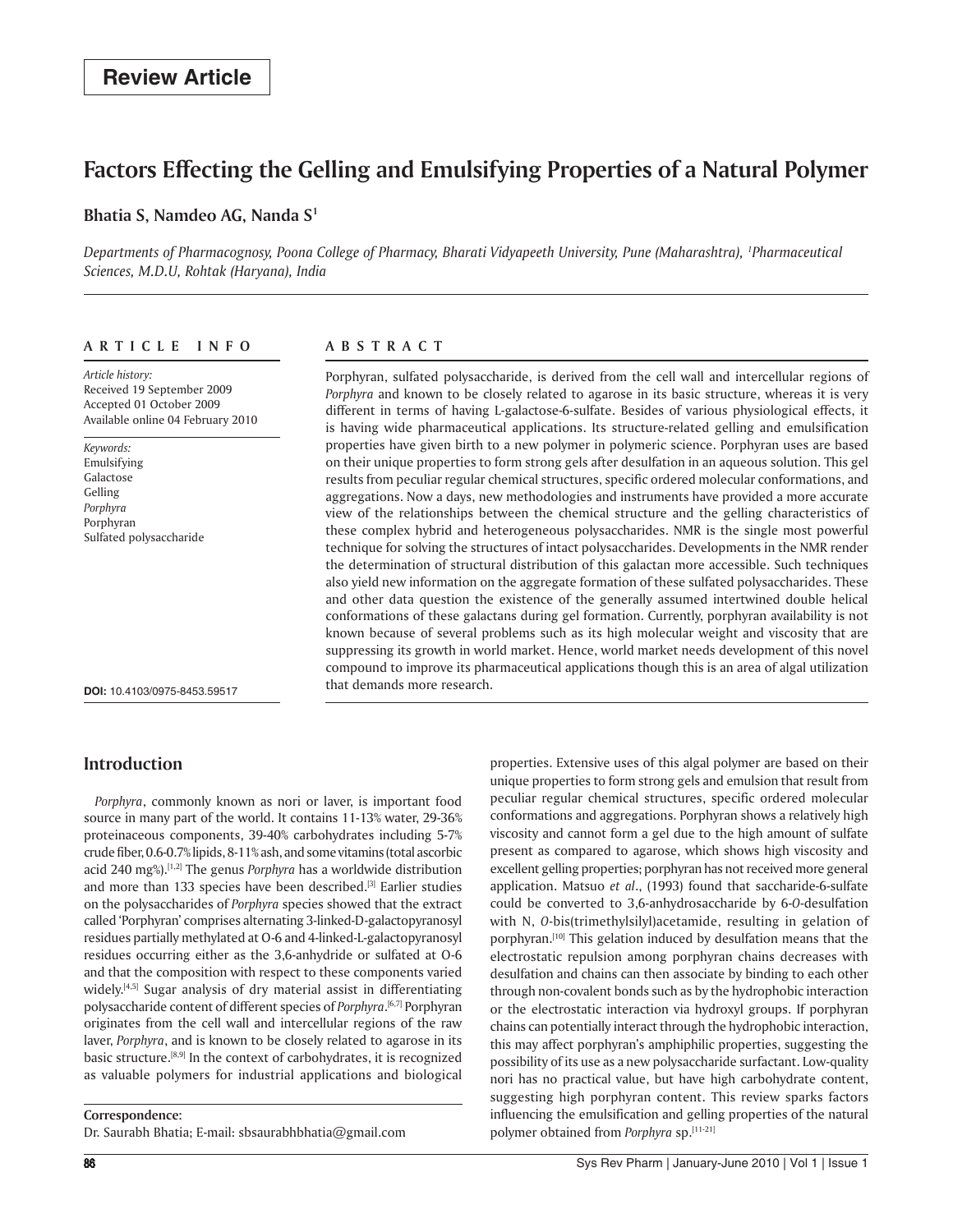# **Structural conformation**

In general, polysaccharides are rich in OH groups that make them hydrophilic which allows them to establish an intra H-bond network implying the local stiffness of the molecules; from this rigidity, they get a high thickener character. Porphyran, a sulfated polygalactan, consist of the galactose and 3, 6 anhydrogalactose. It contains sulfated ester ranging from 6% to 11% and 3, 6-anhydrogalactose from 5% to 19%.

Chemically, porphyran is related to agarose, but inspite of structure similarity to agarose it has unique structural characteristics. It consists of linear backbone of alternating 3-linked  $\beta$ -D-galactose and 4-linked 3, 6-anhydro- $\alpha$ -L-galactose units. L and D-galactose, which are linked by beta  $1 > 3$  or alpha  $1 > 4$  glycosidic bonds form the basic pattern of agarose and porphyran, in the latter alternate L- and D-galactosyl residues. The L-residues are mainly composed of  $\alpha$ -L-galactosyl 6-sulfate units and<sup>3,6</sup>-anhydrogalactosyl units are minor [Figures 1 and 2].

With that it carries high proportions of "precursor" 6-sulfate group which is stable when it is in salt form. Structural features of porphyran varies from genus to genus and from species to speices such as *Porphyra umbilicalis* is mainly produced in Japan, constituted of 4-linked 6-*O*-sulfo-a-L-galactopyranose residues and 3-linked 6-*0*-methyl-β-D-galactopyranose residue. The polymer was described as being composed for 49% of sulfated disaccharide units. The extract from *Porphyra capensis* has a linear backbone of alternating 3-linked  $\beta$ -D-galactose and 4-linked  $\alpha$ -L-galactose 6-sulfate or 3,6-anhydro-a-L-galactose units. The polymer extracted from *Porphyra haitanensis* shows a typical porphyran structure with a linear backbone made of alternating 3-linked  $\beta$ -D-galactopyranosyl



units and 4-linked  $\alpha$ -L-galactosyl 6-sulfate and a minor amount of 3, 6-anhydrogalactosyl units. From *Porphyra yezoensis*, a polysaccharide with the following constituent units was found: Galactose, 3, 6-anhydrogalactose,  $6$ -OSO<sub>3</sub>-galactose, and xylose in ratio 25:15:10:1. These all features may make the backbone of the molecules quite stiff with a side chain giving an overall shape and a surface that are important for gelling properties after suitable chemical treatment.[11,22-28]

# **Determination of 3:6-anhydro galactose in porphyran**

3:6-Anhydrogalactose is a constituent of the mucilaginous intercellular polysaccharides of the *Porphyra* sometimes occurring as the D- and sometimes as the L enantiomorph. Thus, these galactans are classified either as carrageenans if the 4-linked residue is in the D configuration or as agars if the 4-linked residue is in the L configuration. It was first discovered in commercial agar and has been found in an increasing number of these polysaccharides. For any polymer gelling and emulsification properties are based on their configuration and substituent's on 3:6-Anhydrogalactose [Figure 3].

As agar is referred as a queen of gelling agents, porphyran when treated by alkali exhibits similar properties to agar that proves that this polymer has high gelling potential. The gelling property is due to the three equatorial hydrogen atoms on the 3:6-Anhydro-L-galactose residues of agarose to form hydrogen bonds. Porphyran is related to agar, in that it contains residues of 3:6-anhydro-L-galactose. It also contains residues of L-galactose 6-sulphate. Compositional analysis of red seaweed galactans is complicated by the degradation of 3,6-anhydrogalactose occurring under the strong acid conditions needed for the total hydrolysis of the polymers. This problem has been circumvented by the use of a double-hydrolysis procedure (includes five main steps: Mild hydrolysis, reductive amination, strong hydrolysis, reductive amination and acetylation) in which a mild hydrolysis is used to cleave only the 3, 6-anhydrogalactosyl linkages followed by a reduction with sodium borohydride in order to produce stable terminal alditol residues, which are afterward hydrolyzed under the usual conditions. In another approach ('reductive hydrolysis'), an acid-stable reductant (4-methylmorpholine borane) is used, while the 3, 6- anhydrogalactosyl linkages are being cleaved. Further steps are then used to hydrolyze and derivatize the remaining components. The derivatives produced can then be separated and quantitated by GLC or HPLC.

Earlier partial reductive hydrolysis or methanolysis was used for **Figure 1:** Structural conformation of porphyran the cleavage of the 3, 6-anhydrogalactosidic linkages and to obtain



**Figure 2:** Structural features of agarose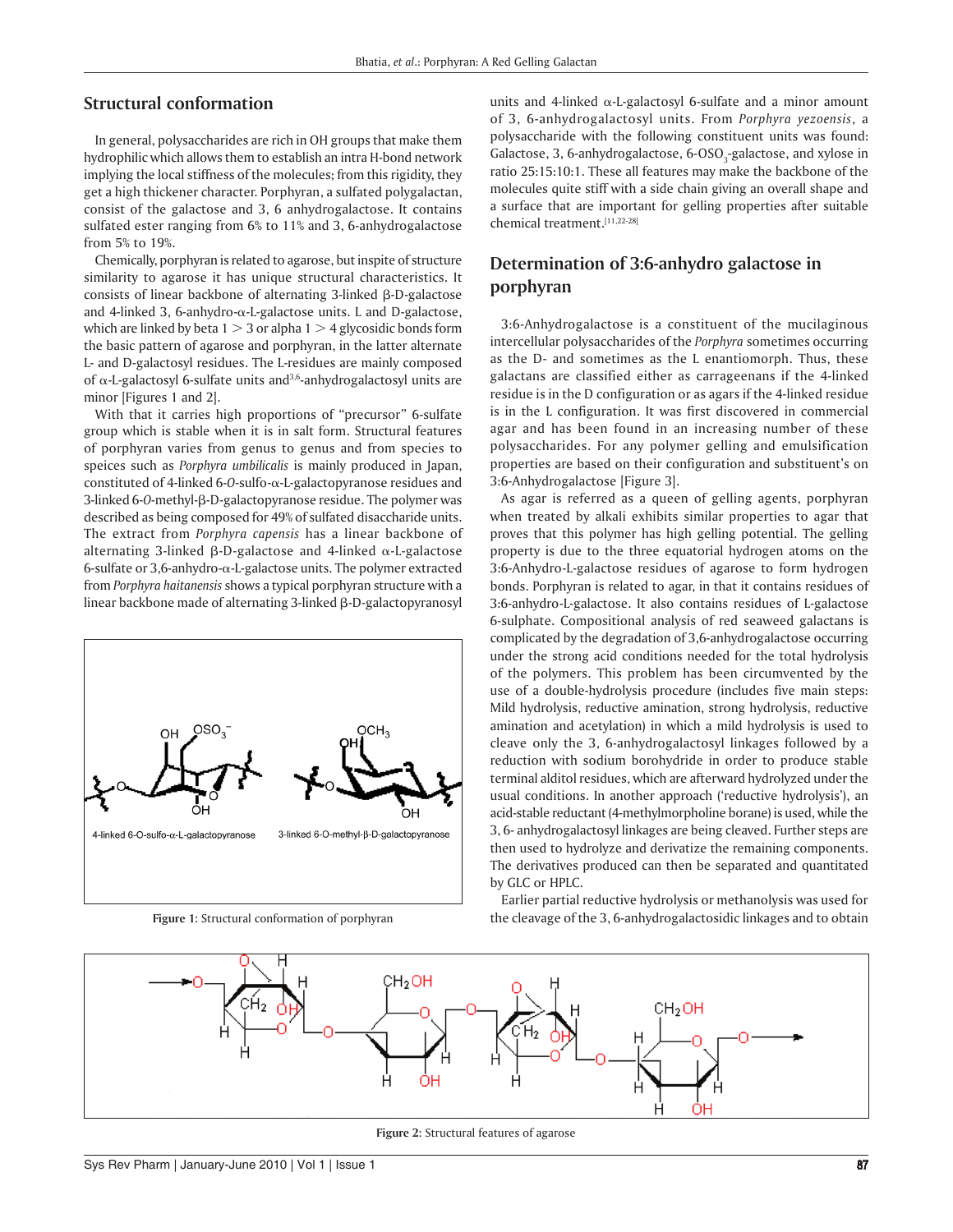

**Figure 3:** 2D view of 3, 6-anhydro-a-L-galactopyranose

the derivatives of representative disaccharides (carrabiose and/or agarobiose) amenable to GLC analysis. If consecutive carrabiose or agarobiose units are present in the polysaccharide, disaccharide alditols with a characteristic configuration are obtained. However, the method fails when no such consecutive units are present. Thus, no assessment of the configuration of the total 3, 6-anhydrogalactose is obtained, especially for polysaccharides with low 3,6-anhydrogalactose content. Another procedure developed for such purpose involves oxidative hydrolysis and derivatization of the 3,6-anhy drogalactonic acid terminals to esters with chiral alcohols. The technique is very laborious, as it requires many steps. Therefore, its sensitivity is very low.

Double hydrolysis procedure is simple and has a wider scope than previous techniques. Furthermore, as 3, 6-anhydrogalactose can be generated quantitatively from galactose 6-sulfate by an alkaline treatment, a one-pot procedure involving alkaline treatment, mild hydrolysis, reductive amination, total hydrolysis, and final derivatization was developed in order to quantitate both enantiomers of any polysaccharide.<sup>[29-40]</sup>

# **Gelation properties**

The most important characteristic of the red algal galactans is their gel-forming ability, i.e. the ability to form well-ordered spatial structures during cooling of their hot polymeric solution. The gelling ability gives the basis for the vital functions of red algae as well as for their use in food industry, microbiology, chromatography, electrophoresis, etc.<sup>[41-43]</sup> Gel formation in an aqueous solution is a complex process that depends not only on polysaccharide structure, polymer concentration, and temperature, but also on the presence of co- and counter-ions.[44-48] Porphyran after alkaline treatment adopts a double-helix conformation in the solid state such as agarose; different types of helical structure were predicted by molecular modeling. It was shown that the double helix is the basis of gel formation, the main characteristic of porphyran. The gelation occurs from aggregation of double helices. The gelation temperature is related to the methoxyl and sulfate contents that can prevent gelation. The basis of gelation is the formation of double helices that phase-separate to form a gel; the gels are turbid due to the high degree of helix aggregation. Stronger gel corresponds with purer porphyran; these gels show syneresis (separation of water on aging) corresponding to the slow organization of the double helices.[49]

# **Improvement of gelation properties in porphyran**

#### *By alkaline treatment*

Porphyran can be treated by alkali to increase the gelling ability. After alkaline treatment, the polysaccharides have the properties of agarose. The role of alkaline treatment on the reinforcement of the gel strength of porphyran decreases the yield in sulfate, increases the 3,6-anhydrogalactose, but does not change significantly the *O*-methyl and pyruvic acid contents. The analytical alkaline treatment was carried out as described by Ciancia *et al.* (1993). [50] Porphyran is treated with sodium hydroxide and reduced with sodium borohydride and after that it is neutralized with hydrochloric acid.<sup>[51]</sup> Formation of 3,6-anhydro- $\alpha$ -D-galactopyranose units from a-D-galactopyranose 6-sulfate residues by alkaline treatment is an important and well-known reaction undergone by porphyran which proves that sulfate groups are having great influence on cyclization rates.[50-58]

#### *Effect of monovalent and divalent salt*

Salts, as additives, are known to modify the properties of aqueous systems containing colloidal particles or macromolecules even in cases when the latter particles or molecules carry no net charge. As like the gelation properties of agarose, porphyran involves a conformational transition, induced by a lowering of the temperature, of randomly coiled polymer molecules to ordered double helices that are insoluble in water and hence the larger aggregated structures constituting the gel network. It was found that the effects of high concentration of salts affect these transitions significantly, shifting the gel setting and gel melting temperature of polymer, as well as the structure of the gel as evidenced by the sample turbidity. Porphyran contains few ionic (sulphate) groups. The various factors that influence the gel forming power are sulphate group content, the regularity of the alternation of D-galactose and 3,6-anhydro-L-galactose, and the molecular weight. The addition of the alkali metal ions screens the electrostatic repulsion between sulphate groups. The effects of salt addition on gelation of porphyran can be determined by melting transition temperature. The addition of monovalent salts (LiCl, NaCl, KCl) to native porphyran decreases the melting temperature. The gel strength in the presence of divalent salt follows the order:  $Mg^{2+} > Ca^{2+} > Sr^{2+} > Ba^{2+}$ , i.e. inversely proportional to the cationic radius. Addition of divalent salts to this polysaccharide promotes a melting temperature decrease. A model for the gelation was proposed that includes ionic interactions and hydrogen bonding. After alkaline treatment porphyran show good emulsifying and gelling properties.<sup>[59-66]</sup>

#### *Effect of cationic and anionic polysaccharide*

Crude porphyran has poor gelling property and show no linear viscosity region when it is examined for its rheological properties. So current research need a stable compound that is having good compatability and improves the rheological properties of porphyran. However, these modules are not applied yet but give the current knowledge of interaction between the two polymers.

In this regard, we are taking chitosan, cationic polyelectrolyte among all the natural polysaccharides. The presence of positively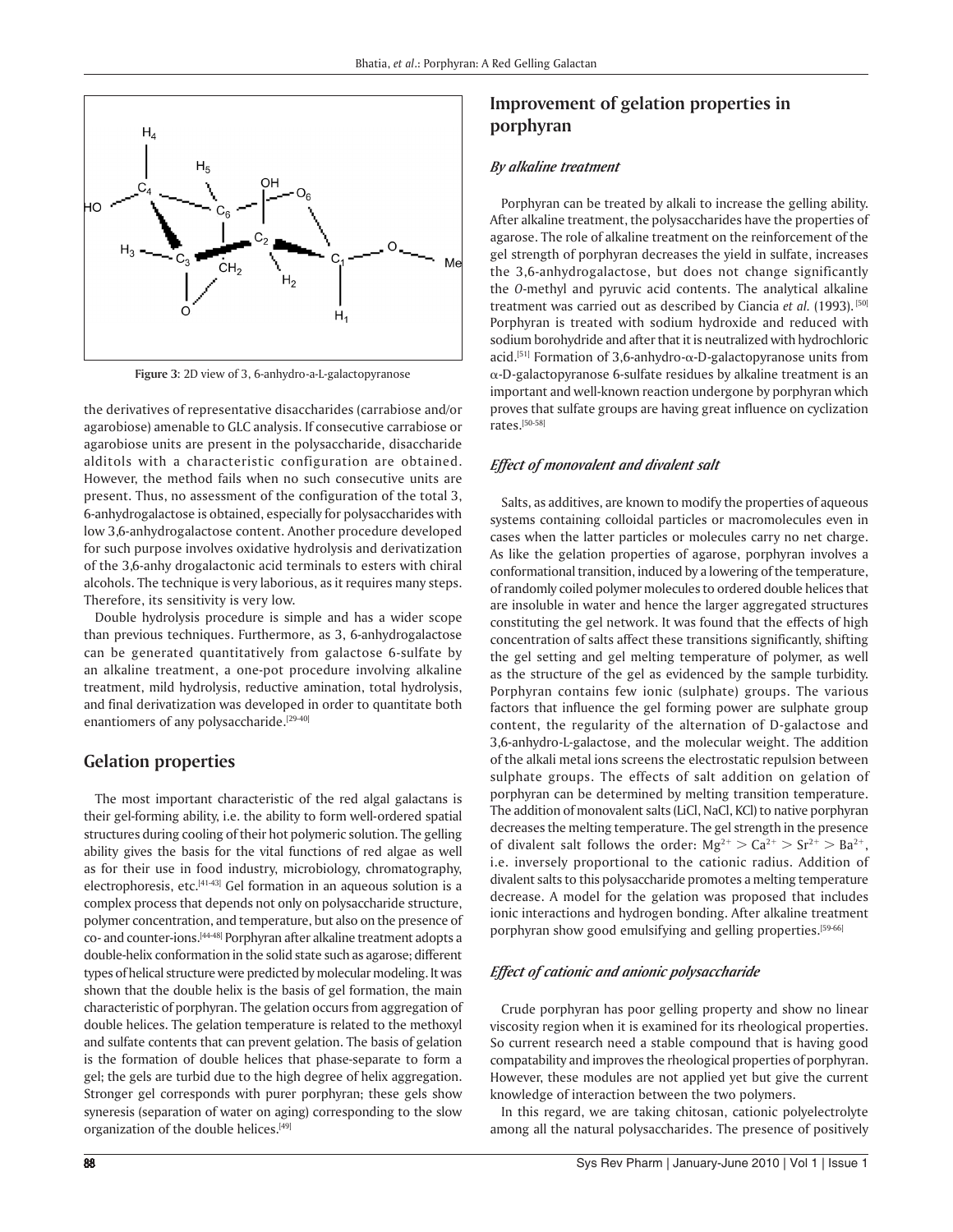charged amino groups in its molecule causes this polysaccharide to bind to metal ions via chelation and to be adsorbed at various interfaces, in most cases negatively charged. Porphyran is an anionic polysaccharide, unable to form gel. Its molecules contain many sulfo groups and anhydrogalactose residues. Mixing of the solutions of oppositely charged polymers, which causes the formation of polyelectrolyte or interpolyelectrolyte complexes (PECs), is a simple and convenient method to vary their properties and prepare new compositions. Because chitosan is a cationic polyelectrolyte, it is widely used to form PECs with various anionic polysaccharides and synthetic polymers. Its mixtures with porphyran can be studied in a number of works. The insoluble complexes of chitosan with porphyran can be use for the preparation of microcapsule shells and can be applied for chitosan separation from wastewater of food industry enterprises.[67]

# *Effect of different temperature*

Crude porphyran when concentrated at high temperature gives a high viscous solution, on cooling give a semisolid compound that has poor gelling property but have high viscosity. Melting temperature of porphyran can be examined with the help of differential scanning calorimeter.[68]

#### *Effect of adding skimmed milk and egg albumin*

Protein ingredients derived from milk and eggs are the most commonly used food emulsifying agents, but these are not hydrocolloids. Porphyran is not yet applied for these models due to the lack of knowledge of interaction with proteins. This review sparks certain aspects of current protein interactions that can improve gelling and emulsifying properties of porphyran. This gelation is explained by the formation of cross-linked structure where the nodes are the casein micelles connected by polysaccharide chains. In many respects, milk is a natural unique colloidal system composed of fat emulsion and protein (casein) micelles. Casein micelles can withhold prolonged boiling and drying after which the system is restored by adding water. Porphyran does not form gel causing only an increase in the viscosity of aqueous solutions. Its molecules differ in the highest content of sulfo groups. The goal of this paragraph is to consider how the gelation ability and charge density in a porphyran affect the formation and mechanical properties of gels in skimmed milk.<sup>[68]</sup>

On the other part whole hen's egg or its constituents are key ingredients associated with unique sensory characteristics and excellent functionality for industrial applications. The egg yolk is mainly used for emulsion formation whose stability depends on the ability of the constituents to adsorb at the oil-water interface. The sensitivity of protein structure and interactions with processing conditions can be exploited by using changes in these conditions to alter protein functional properties in the formulation of foams, gels, and emulsions. The interaction with a porphyran may either give rise to stable high-molecular-weight complexes which increase the solubility of protein and inhibit protein-protein aggregation or perturb the protein structure and decrease the thermal stability of the protein.<sup>[69]</sup>

# *Effect of desulfation and microwave assisted desulfation*

Desulfation process usually decreases the biological activity and

increases the gelling properties of sulfated polysaccharide. The structural determination of red galactans has been a matter of study for many years. The problem arises when a polysaccharide also carries an alkali-stable group like most of the sulfate hemiester groups. In such circumstances, methylation analysis leads to ambiguities, as both the position of linkage and the position of sulfation will remain free after methylation. Methanolic hydrogen chloride was the first desulfation agent ever used. Red seaweed galactans are widely used as texturizing, viscosity-building and gel-forming ingredients in food and pharmaceutical industry. They represent a multi-million dollar market that grows every year. Depending on the configuration of the  $\alpha$ -galactose units, red seaweed galactans were classified into carrageenans and agarans, whereas the whole sulfation pattern and the presence or absence of 3, 6-anhydrogalactose permit further classifications. The last factor is also related with their industrial applicability; thus, non-gelling polysaccharides may be transformed into gelling ones by an alkaline modification that increases the proportion of 3,6-anhydrogalactose. This reaction occurs when 6-sulfated  $\alpha$ -galactose units are present: By heating the polysaccharide in strong alkaline media, the 3-OH group is ionized, and produces an intramolecular nucleophilic displacement of the sulfate group in position 6. The reaction is highly specific, as no other sulfate group is affected. This reaction is widely used in the lab and at industrial level in order to improve the gelling properties of carrageenan and agarans. In recent years, an increasing number of papers reporting the use of microwave irradiation to speed up chemical reactions have appeared some of them applied to polysaccharides achieving a complete cyclization of 6-sulfated units very rapidly and with no signs of degradation.[70]

#### *Effect of enzyme treatment*

Porphyran has enormous pharmaceutical uses but high-molecular weight featuring high viscosity limits its pharmaceutical application. Furthermore, many studies have demonstrated that molecular weight distributions of porphyran have great influence on their biological activities. Therefore, a simple procedure is needed to prepare different molecular weight porphyran to reduce the viscosity and find out more effective scopes of molecular weight. There are many researches on polysaccharides degradation. However, reports on porphyran degradation are scarce and mainly about agarase hydrolysis, such as  $\beta$ -agarase from *Arthrobacter* sp. S-22 and crude agarases from *Pseudomonas vesicularis*. Recent studies revealed that the relative distribution of the various sugar residues in porphyran can be studied by treating it with cytophaga enzyme that causes depolymerization of algal galactans. This enzyme system was most active on agarose, a polysaccharide component of agar, but it also had considerable action on porphyran, the galactan sulphate of the red alga *Porphyra*. Porphyran has a similar alternating structure, but the alternation is between either D-galactose or 6-O-methyl-D-galactose on the one hand and either 3, 6-anhydro-L-galactose or L-galactose 6-sulphate on the other hand. Thus, parts of the porphyran molecule could be identical in structure to agarose, but other parts will be different from it. This enzyme system is helpful in determining the degree of polymerization that can be determined by using the Peat, Whelan and Roberts (1956) method. In this method, the anthrone- ${\rm H_2SO_4}$  reagent is used to determine total sugar, but 3, 6- anhydrogalactose produces a more intense color with the reagent than does galactose. The 3, 6-anhydrogalactose content of the oligosaccharide was therefore determined before and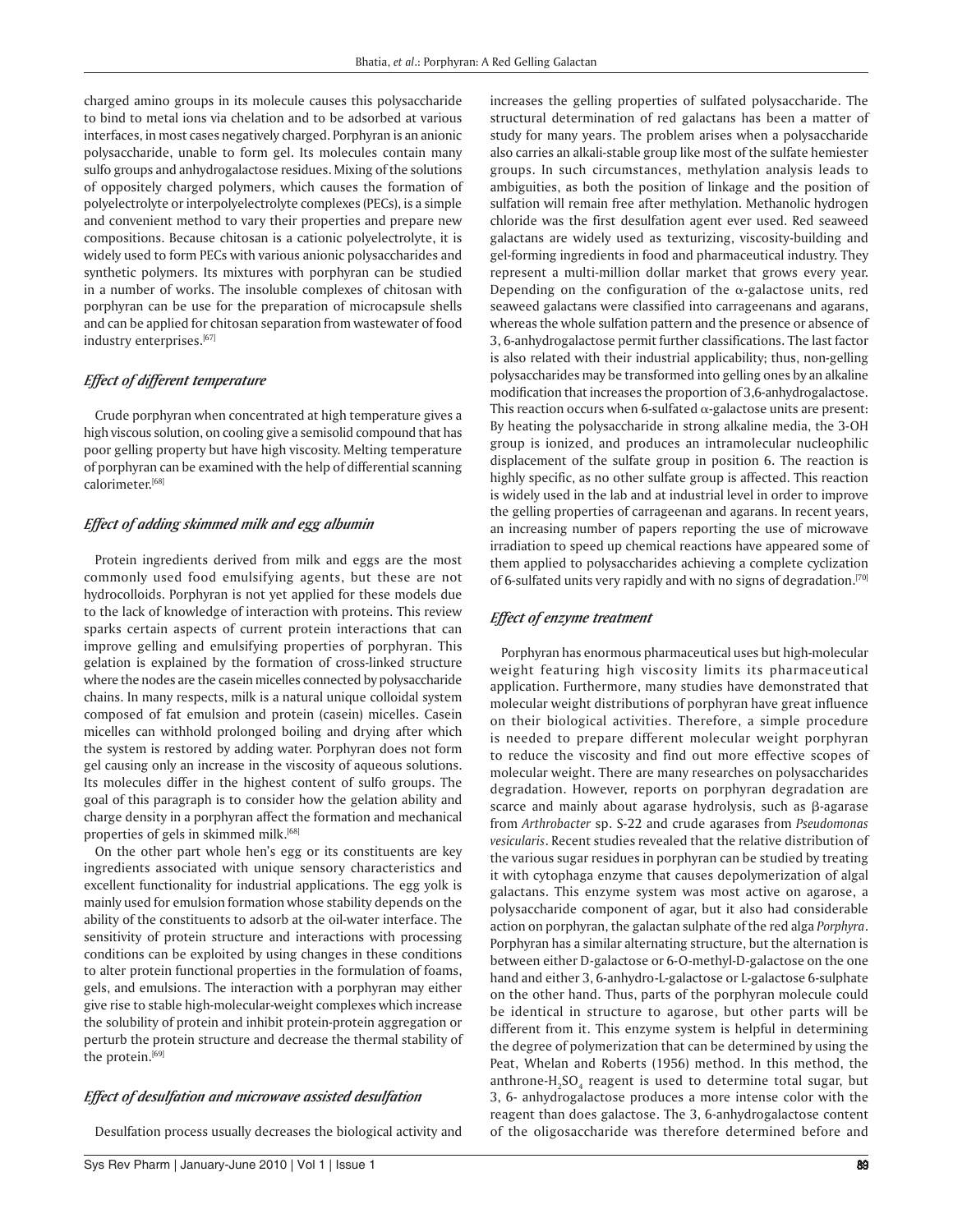after reduction in aqueous solution with  $\mathrm{NaBH}_4$  to calculate what proportion of this unit constituted terminal reducing groups. The appropriate allowances were then made to the extinctions produced with the anthrone reagent to calculate the degree of polymerization. Degree of polymerization can gives idea about the gelation properties of porphyran. Among all enzymes,  $\beta$ -agarase is the best-known enzyme used for the degradation of porphyran. Enzymatic processing of these marine polysaccharides is an essential step for the rational development of new drugs.<sup>[71-75]</sup>

#### **Emulsification properties**

Porphyran has a high emulsifying activity index and high emulsion stability over a wide pH and temperature range. Porphyran concentration decreases in aqueous phase after adding in oil-water emulsions and proves that porphyran show adsorption to the surface of oil droplets. Moreover decrease in  $\xi$ -potential of the O/W emulsions suggested that the sulfate groups of the adsorbed porphyran were oriented toward the external aqueous phase. It exhibits a biomolecular interaction by rapid binding to  $C_{16}$ -alkane, probably through 3,6-anhydrogalactose. Porphyrancoated liposomes were tolerant to digestion with phospholipase D. The increased molecular weight of the porphyran preparations had an increased effect on these characteristics. Emulsifying ability of porphyran can be derived from the adequate adsorption to the surface of oil droplets and that porphyran could be effectively applied to stabilize liposomes.[76]

#### *Emulsifying ability of porphyran*

Porphyran emulsification properties are molecular mass, 3,6-anhy drogalactose, protein, and sulfate content dependent. The sulfate content showed a tendency to increase with decreasing molecular mass. However, the<sup>3,6</sup>- anhydrogalactose content of each porphyran preparation was independent of molecular mass.3,6-anhydrogalactose content is based on the total saccharides as reported by Araki *et al*. (1977).[77] Because each porphyran preparation showed much higher absorbance, it was evident that porphyran had good emulsifying ability. The emulsifying ability of the porphyran preparation can be evaluated on the basis of the absorbance of their O/W emulsions at pH 7.0.<sup>[76,78]</sup>

The emulsifying ability was evaluated according to the method of Pearce and Kinsella (1978).<sup>[78]</sup> Porphyran was dissolved in buffer at a final concentration of 0.1% as saccharide. Corn oil was emulsified with this porphyran solution. Measured quantity of this emulsion was diluted with the sodium dodecyl sulfate solution prior to measurement of the absorbance at 500 nm. The emulsifying activity was determined as the emulsifying activity index (EAI), which was calculated by means of the following formula:

#### $EAI = 2T/\mathcal{O}c$ ,

where  $T = 2.3A/I$  [*A* being the absorbance at 500 nm immediately after emulsification and *l* (light pass) = 10-2 m] and  $c$  is the concentration of porphyran (1000  $g/m^3$ ), with  $\emptyset$  (oil phase volume) = 2. The emulsion stability (ES) was determined as the absorbance at 30 min after emulsification.

Moreover, a decrease in proteinaceous components showed high emulsifying stability. The porphyran itself is thus considered to exhibit the high emulsifying stability. Each emulsion of porphyran is a polydispersed system that is why the median, mode, and mean diameters of the oil droplets should be considered. Thus, emulsion with a small particle size could be prepared with a porphyran preparation having a suitable chain length or chemical composition. This will put the correlation between the median diameter of the oil droplets in the emulsions and the chemical structure of the porphyran preparations. The adequate correlation between the particle size of oil droplets and the 3, 6-anhydrogalactose content suggests that 3,6-anhydrogalactose may contribute substantially to the emulsification with porphyran. Because 3, 6-anhydrogalactose is considered to have high hydrophobicity as compared with galactose, galactose-6-sulfate and 6-O-methyl galactose, 3, 6-anhydrogalactose may interact with the surface of the oil droplets, resulting in the orientation of the porphyran chain.[78]

#### *Effect of environmental factors on the emulsifying ability of porphyran*

The effects of several environmental factors on the emulsifying ability of porphyran are reported by Takahashi *et al*. Emulsifying ability of porphyran depends on the factors that cause physical instability (flocculation, coalescence, breaking and creaming). This coarse disperse system having particle size greater than  $1 \mu m$  is stable at different pH, temperature, and alkaline conditions.<sup>[76,79]</sup>

#### *Effect of pH*

The effect of pH on the emulsifying ability of porphyran can be evaluated by measuring the absorbance of the non-proteinaceous emulsions prepared at different pH.<sup>[76]</sup> It was observed that porphyran has good emulsification property over a wide pH range except in the acidic region. In the acidic region, porphyran emulsification ability decreases to some extent. Moreover, at pH 8 porphyran shows maximum emulsification property.[80]

#### *Effect of temperature*

Each of the porphyran preparations showed no essential change in the emulsifying ability and emulsion stability values in the temperature range of 4-60°C. Thus, the emulsifying ability of porphyran is considered to be independent of temperature.[76,81]

#### *Effect of NaCl*

The porphyran preparations exhibited a high emulsifying ability and stability over a wide range of pH and temperature in the presence of sodium chloride. Porphyran salt tolerance is considered due to its ion exchange capacity. The effect of NaCl at high pH was studied by examining the effect of a proteinaceous emulsification modifier such as  $\beta$ -lactoglobulin, loses almost all emulsifying ability in the presence of 1% NaCl, whereas b-lactoglobulin conjugated with porphyran retains emulsifying ability, possibly due to the ion-exchange capacity of side groups on the saccharide chain.[82-84]

# **Conclusion**

Research into the properties of *Porphyra* sp. has led to the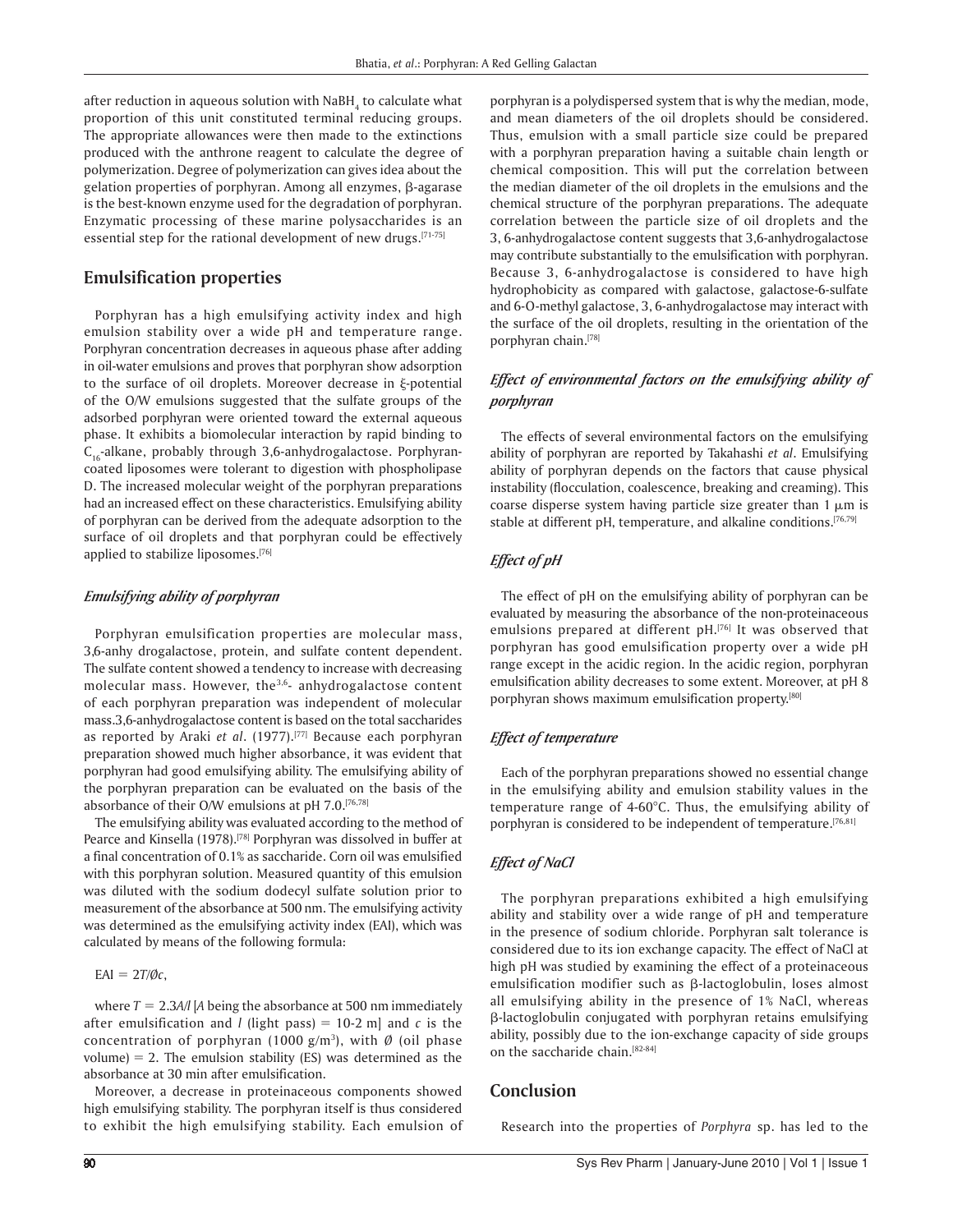discovery of Porphyran considered worthy of pharmaceutical application such as emulsification and gelation. In the past, pharmaceutical utility was limited due to its high molecular weight and high viscosity. Throughout this deep we realized that this polymer bears certain excellent pharmaceutical properties that need further attention (flow properties, instability and stabilization concepts, surface and interfacial phenomena and particle properties) of current researchers to commercialize it on a large scale. Recently, several inventions have been made on the degradation of this compound to improve its utility in this field. Although there are only a few porphyran products currently in the market, several robust new compounds derived from *Porphyra* products are now in the clinical pipeline, with more clinical development. Thus, the major breakthrough in drug discovery from the sea has so far not happened but is still eagerly awaited by those active in the field.

#### **Acknowledgement**

The authors are thankful to Department of Biotechnology, Ministry of Science and Technology, New Delhi, for funding RGYI research project.

#### **References**

- 1. Kayama M, Imayoshi J, Araki S, Ogawa H, Oofusa T, Ueno T, *et al*. Changes in the lipids of dried laver "Nori" at different water activities. Bull Jpn Soc Fish 1983;49:787-93.
- 2. Mumford TFJ, Miura A. In algae and human affairs: *Porphyra* as food: Cultivation and economics. In: Lembi A, Waaland JR, editors. Cambridge, UK: Cambridge University Press; 1988. p. 91-3.
- 3. Yoshida T, Notoya M, Kikuchi N, Miyata M. Catalogue of species of *Porphyra* in the world with special reference to the type locality and bibliography. Nat Hist Res 1997;3:5-18.
- 4. Turvey JR, Williams TP. Sugar sulphates from the mucilage of *Porphyra* umbilicalis. Proc Int Seaweed Symp 1961;4:370-3.
- 5. Rees DA, Conway E. The structure and biosynthesis of Porphyran: A comparison of some samples. Biochem J 1962a;84:411-6.
- 6. Rees DA, Conway E. Water-soluble polysaccharides of *Porphyra* species: A note on the classification of P. naiadum. Nature 1962b;195:398-9.
- 7. Hemmingson JA, Nelson WA. Cell wall polysaccharides are informative in *Porphyra* species taxonomy. J App Phycol 2002;14:357-64.
- 8. Mackie W, Preston RD. In: Stewart WP, editor. Algal physiology and biochemistry: Cell wall and intercellular region polysaccharides. London, U.K: Blackwell; 1974. p. 65-6.
- 9. Morrice LM, MacLean MW, Long WF, Williamson FB. Porphyran primary structure. Eur J Biochem 1983;133:673-84.
- 10. Matsuo M, Takano R, Hayashi KK, Hara S. A novel regioselective desulfation of polysaccharide sulfates: Specific 6-O-desulfation with N, O-bis (trimethylsilyl) acetamide. Carbo Res 1993;241:209-15.
- 11. Lahaye M. Developments on gelling algal galactans, their structure and physico-chemistry. J App Phycol 2001;13:173-84.
- 12. Mcauliffe J, Hindsgaul O. Carbohydrate drugs-an ongoing challenge. Chem Ind 1997;3:170-4.
- 13. Wagner H, Kraus S. News on immunologically active plant polysaccharides. In: Paulsen BS, editor. Bioactive Carb. Poly. Dordrecht(Germany): Kluwer Academic Publishers; 2000. p. 1-14.
- 14. Chapman VJ. Marine algae in pharmaceutical science. In: Hoppe HA, Levring T, Tanaka Y, editors. New York: Gruyter, De. Berlin; 1979.
- 15. Chapman VJ, Chapman DJ. Seaweeds and their uses. 3rd ed. London: Chapman and Hall; 1980.
- 16. Paulsen BS, Barsett H. Bioactive pectic polysaccharides. Adv Polym Sci 2005;186:69-101.
- 17. Carper J. Seaweed or Kelp. In: The food pharmacy. New York: Bantam Books; 1989. p. 264-68.
- 18. Brooker SG, Cooper RC. New Zealand medicinal plants, A handbook of the Auckland War Memorial Museum, BRO, 2000. p. 581-34.
- 19. Chizhov AO, Dell A, Morris HR, Reason AJ, Haslam SM, McDowell RA. Structural analysis of laminaran by MALDI and FAB mass spectrometry. Carb Res 1998;310:203-10.
- 20. Duarte ME, Cardoso MA, Noseda MD, Cerezo AS. Structural studies on fucoidan from brown seaweed Sagassum stenophyllum. Carb Res 2001;333:281-93.
- 21. Fleury N, Lahaye M. Chemical and physico-chemical characterization of Beres from Laminaria digitata (Kombu Breton): A physiological approach. J Sci Food Agric 1991;55:389.
- 22. Stevenson TT, Furneaux RH. Chemical methods for the analysis of sulfated galactans from red algae. Carb Res 1991;210:277-98.
- 23. Paulsen BS. Plant polysaccharides with immunostimulatory activities. Curr Org Chem 2001;5:939-50.
- 24. Brull LP, Huang Z, Thomas-Oates JE, Paulsen BS, Cohen EH, Michaelsen TE. Studies of polysaccharides from three edible species of Nostoc (Cyanobacteria) with different colony morphologies: Structural characterization and effect on the complement system of polysaccharides of Nostoc commune. J Phycol 2000;36:871-81.
- 25. Noseda MD, Cerezo AS. Alkali modification of carrageenans-II. The cyclization of model compounds containing non-sulfated  $\beta$ -D-galactose units. Carb Poly 1995;26:1-3.
- 26. Noseda MD, Viana AG, Duarte MER, Cerezo AS. Alkali modification of carrageenans: Part IV, Porphyrans as model compounds. Carb Poly 2000;42:301-5.
- 27. Zhang Q, Ning L, Liu X, Zhao Z, Li Z, Xu Z. The structure of a sulfated galactan from *Porphyra* haitanensis and its *in vivo* antioxidant activity. Carb Res 2004;339:105-11.
- 28. Zhang Q, Huimin Qi, Tingting Z, Eric D, Ninasayaeli MI, Molloyd F, *et al*. Chemical characteristics of a polysaccharide from *Porphyra* capensis (Rhodophyta). Carb Res 2005;340:2447-50.
- 29. Knutsen SH, Myslabodski DE, Larsen B, Usov AI. A modified system of nomenclature for red algal galactans. Bot Mar 1994;37:163-9.
- 30. Yaphe W, Duckworth M. The relationship between structures and biological properties of agar. Proc Int Seaweed Symp 1972;7:15-22.
- 31. Lahaye M, Rochas C. Chemical structure and physico-chemical properties of agar. Hydrobiol 1991;221:137-48.
- 32. Usov AI. Sulfated polysaccharides of the red seaweeds. Food Hydrocoll 1992;6:9-23.
- 33. Rodríguez MC, Matulewicz MC, Noseda MD, Ducatti DR, Leonardi PI. Agar from Gracilaria gracilis (Gracilariales, Rhodophyta) of the Patagonic coast of Argentina-Content, structure and physical properties. Biores Technol 2009;100:1435-41.
- 34. Rees DA. Enzymic Synthesis of 3:6-Anhydro-L-Galactose with in Porphyran from L-Galactose 6-Sulphate Units. Biochem J 1961;81:347.
- 35. Diego A, Navarro A. Determination of the configuration of 3, 6-anhy drogalactose and cyclizable a-galactose 6-sulfate units in red seaweed galactans. Carb Res 2003;338:2111-8.
- 36. Velde FV, Knutsen SH, Usov AI, Rollema HS, Cerezo AS. H<sup>1</sup> and C<sup>13</sup> high resolution NMR spectroscopy of carrageenans: Application in research and industry. Trends Food Sci Technol 2002;13:73-92.
- 37. Jones C, Mullqy B. The Application of Nuclear Magnetic Resonance to Structural Studies of Polysaccharides. From Methods III Molecular Biol, In: Jones C, Mulloy B, Thomas AH, editors. Spectroscopic Methods and Analyses NMR, Mass Spectrometry and Metallo-proton Techniques. Vol. 17. Humana Press Inc; Totowa, NJ: 1993.
- 38. Yang L, Zhang LM. Chemical structural and chain conformational characterization of some bioactive polysaccharides isolated from natural sources. Carb Poly 2008;12:15.
- 39. Tuvikene R, Truus K, Kollist A, Volobujeva O, Mellikov E, Pehk T. Gel-forming structures and stages of red algal galactans of different sulfation levels. J Appl Phycol 2008;20:527-35.
- Usov AI, Yarotsky SV, Shashkov AS.13C -NMR spectroscopy of red algal galactans. Biopol 1980;19:977-90.
- 41. Usov AI. Structural analysis of red seaweed galactans of agar and carrageenan groups. Food Hydrocoll 1998;12:301-8.
- 42 Painter TJ. Algal polysaccharides. In: Aspinall GO, editor. The polysaccharides. Vol. 2. New York: Academic; 1983. p. 195-85.
- 43. Therkelsen GH. Carrageenan. In: Whistler RL, BeMiller JN, editors.